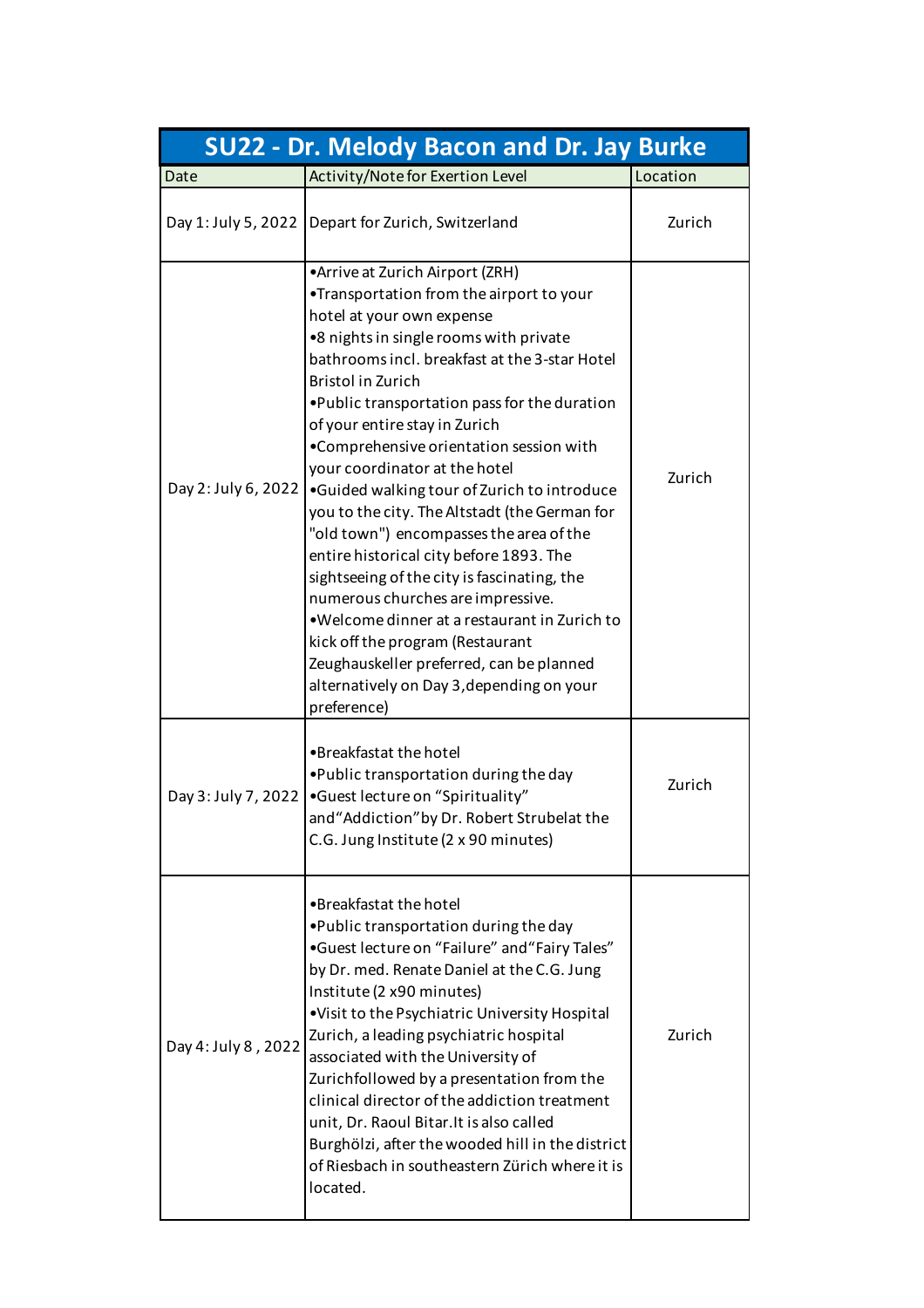| •Guided walking tour of Zurich focusing on<br>the Protestant Reformation. The Reformation<br>was a seminal event in the history of the<br>Western World. Besides Luther and Calvin,<br>Huldrych Zwingli, the pastor at the<br>Grossmünster in Zurich, was one of its leading<br>Day 5: July 9, 2022<br>characters. Since 1519, he spread his own<br>version of the Reformation in Switzerland.<br>Zwingli's teachings split the country and<br>eventually led to civil war, resulting in his<br>violent death. His legacy nevertheless<br>survived and influenced the history of Zurich<br>and Switzerland for centuries.<br>• Enjoy a free afternoon in Zurich to explore<br>this beautiful city at your own pace                   | Zurich |
|--------------------------------------------------------------------------------------------------------------------------------------------------------------------------------------------------------------------------------------------------------------------------------------------------------------------------------------------------------------------------------------------------------------------------------------------------------------------------------------------------------------------------------------------------------------------------------------------------------------------------------------------------------------------------------------------------------------------------------------|--------|
| •Breakfast at the hotel<br>.Public transportation during the day<br>•Free day in Zürich<br>Day 6: July 10, 2022 Jewish Museum/Judengasse or Frankfurt<br>History Museum - optional (accessible)<br>Dinner on own                                                                                                                                                                                                                                                                                                                                                                                                                                                                                                                     | Zurich |
| •Breakfast at the hotel<br>. Public transportation during the day<br>•Guest lecture at the International School of<br>Analytical Psychology (ISAPZurich; Marco<br>Della Chiesa as presenter preferred), the<br>world's only full-time training program in<br>Jungian Psychology offering full-resident and<br>part-resident immersion training to become a<br>Day 7: July 11, 2022<br>Jungian Analyst (exact topic to be agreed<br>upon in conjunction with the faculty leader)<br>•Guided tour of the Museum C.G.Jung<br>House, the residence of Carl Jung and his wife<br>Emma Jung-Rauschenbach<br>.Coordination and payment of testing to<br>make sure the results of the covid test are<br>available in time prior to departure | Zurich |